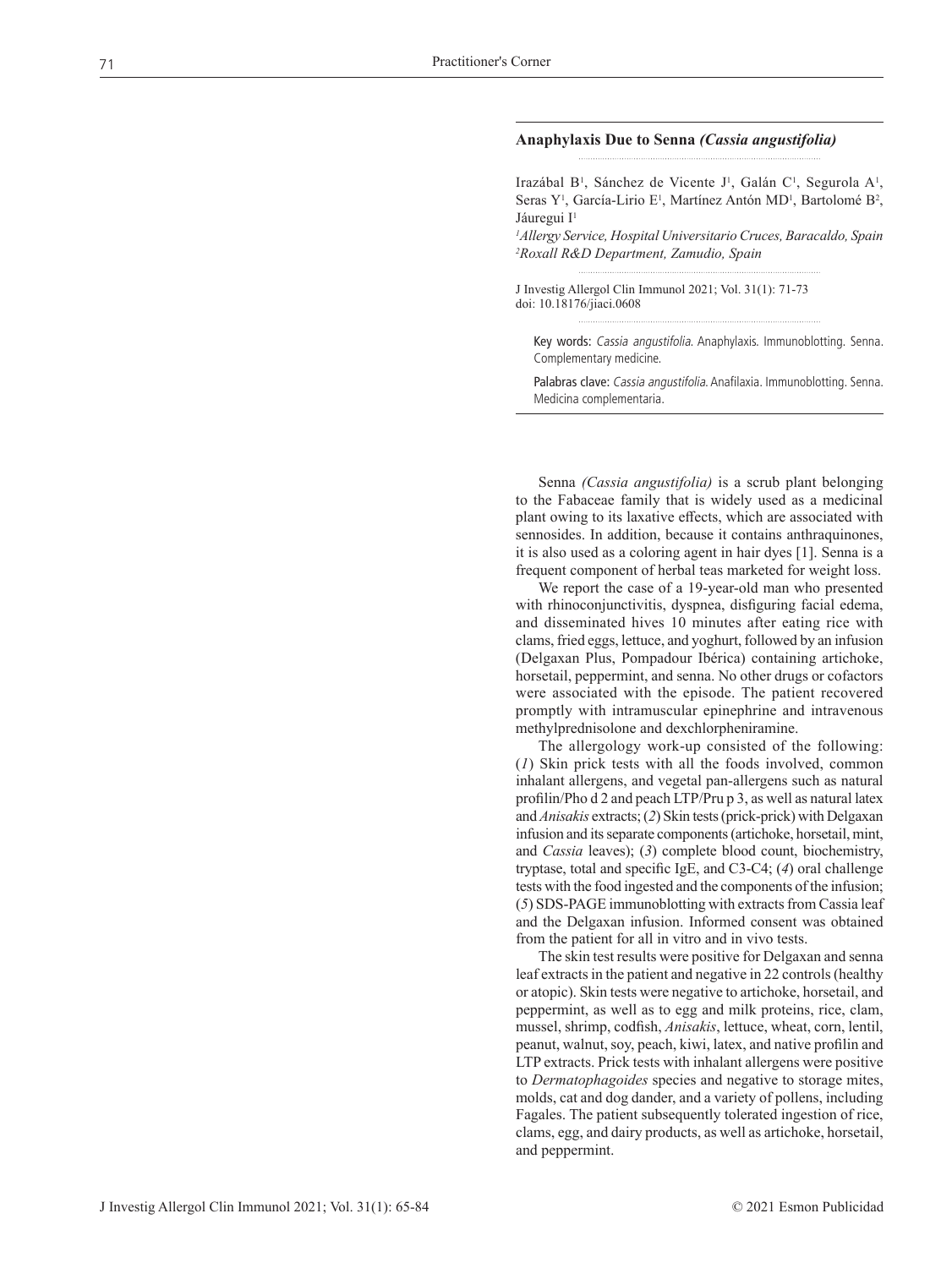

Figure. SDS-PAGE immunoblotting. A, Cassia angustifolia leaf extract. B, Infusion powder extract. Lane P, patient serum; Lane C, control serum (pool of sera from nonatopic individuals); Lane M, molecular mass standard.

The laboratory results were normal. Total IgE was 118 kU/L. Specific IgE to mint, Bet v 1, Bet v 2, Pru p 3, Tri a 14, and  $\alpha$ -gal was <0.1 kU<sub>A</sub>/L. Immunoblotting showed IgE-binding bands of 66, 23, and 16.5 kDa in the *Cassia* extract and bands of 23 and 16.5 kDa in the Delgaxan extract (Figure). The patient refused to undergo an oral challenge test with senna.

Very few reactions to senna have been described. In its report on senna, the European Medicines Agency (EMA) Committee on Herbal Medicine Products [2] mentions hypersensitivity reactions (pruritus, urticaria) but does not provide specific associated references. Isolated cases of occupational allergy (asthma and rhinoconjunctivitis) have been reported in workers in the phytopharmaceutical industry [1,3-5]. In one such case, the patients tolerated intake of laxative senna infusions [5], while in others, eventual oral tolerance is unknown. In 2 of these reports, several IgE-binding bands were detected by SDS-PAGE immunoblotting with *Cassia* leaves [1,4] and powder extracts [1], mainly in the range between 16 kDa and 28 kDa. Two of the bands detected with the patient's serum in the present report have molecular weights similar to those previously reported by Helin et al [4], but not as similar to those reported by Carneiro-Leão et al [1]. Furthermore, 11 IgE-reactive proteins from *Cassia siamea*  pollen have also been identified in the range between 181 kDa and  $\leq$ 29 kDa [6].

*C angustifolia* belongs to the Fabaceae family, which includes legumes ingested regularly in the Mediterranean diet. However, in the present case, there was no serum crossreactive IgE among proteins from senna and edible legumes: skin tests were negative, and the patient habitually tolerated lentils, chickpeas, and peas. Thus, the eventual implication of storage proteins seems very unlikely; in fact, these proteins are specific to seed tissue and are not usually expressed in plant leaves. Moreover, since the test results for profilins were negative in the present case, we ruled out the possibility that the 16.5-kDa band detected in the *C angustifolia* extract corresponded to this protein family. The same can be said for PR-10 proteins, because the patient's test results were negative for Fagales pollens and Bet v 1.

Interestingly, the IgE band with the highest molecular weight observed in the senna leaf extract was not detected in the Delgaxan infusion extract; therefore, the 2 persisting lowerweight bands weight seem to be the cause of anaphylaxis. We think that the senna 66-kDa band might correspond to an aggregate of smaller IgE-binding proteins that do not appear in the Delgaxan extract, either because of a lower concentration of these proteins in the extract or the effect of heating or other eventual processes during manufacture.

In summary, we report an anaphylactic reaction due to *C angustifolia* contained in Delgaxan Plus infusion, hitherto considered "innocent" by the patient. The etiology was demonstrated by the following: (*1*) the positive prick-prick test results with *Cassia* leaf and the multiherbal preparation in the patient and the negative results in 22 controls; and (*2*) IgE-binding bands of the same molecular weight detected in the extracts from Cassia leaf and Delgaxan infusion. To our knowledge, this is the first report of an anaphylactic reaction after ingestion of senna, since all other reported cases involve professional allergy resulting from inhalation of this plant in work settings. Moreover, in at least 1 of these cases, the patient naturally tolerated senna infusions and laxatives [4]. Sensitization via inhalation or ingestion might occur through different proteins. In addition, as is the case with cereal flours, the same protein might cause allergy by inhalation in a person who tolerates ingestion, and vice versa, eg, the wheat LTP Tri a 19 in baker's asthma and in some patients with food allergy to wheat.

One of the objectives of this case is to highlight the growing consumption of apparently harmless natural herbs and dietary supplements in the context of complementary medicine [7]. Despite the documented frequency of toxic or immunologic reactions and drug interactions [8], these products are often forgotten in the clinical history, even by allergists [9]. As usual, appropriate history taking can lead to a more accurate diagnosis and prevent future anaphylactic reactions.

#### *Funding*

The authors declare that no funding was received for the present study.

### *Conflicts of Interest*

The authors declare that they have no conflicts of interest.